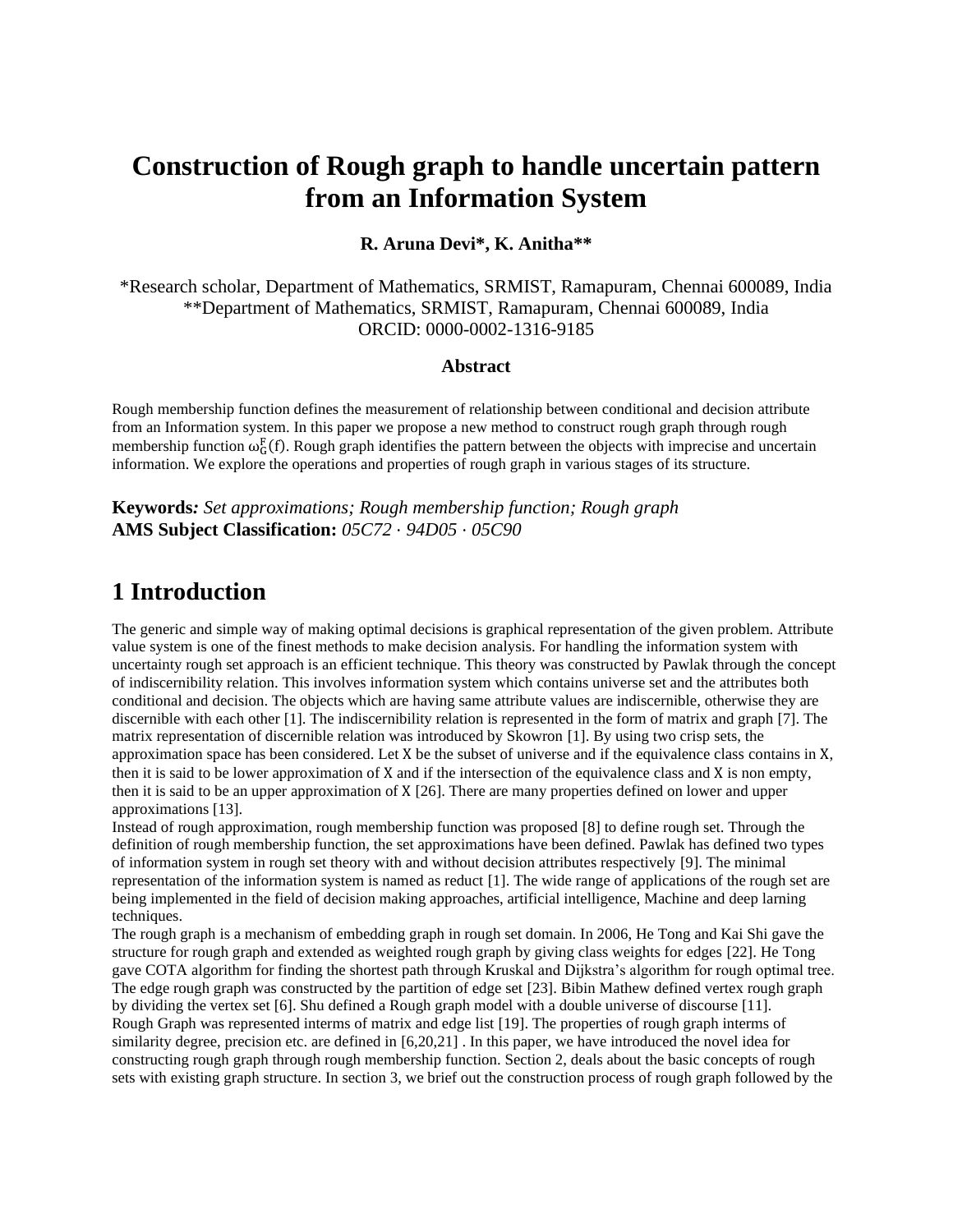properties of rough walk, rough path and rough cycle. In section 5, we discuss about the operations on rough graph and its properties. At last, we exhibit concluded remarks with future work.

### *2* **Preliminaries**

**Definition** *1.[1]*:Let U be the universe set and an equivalence relation  $B \subseteq U \times U$ . Let Y be a subset of U. The lower and upper approximations of Y are given as

$$
B_{\nabla}(Y) = \bigcup_{x \in Y} \{B(x) : B(x) \subseteq Y\}
$$

$$
B^{\nabla}(Y) = \bigcup_{x \in Y} \{B(x) : B(x) \cap Y \neq \emptyset\}
$$

**B**- boundary region of Y

$$
BN_B(Y) = B^{\Delta}(Y) - B_{\nabla}(Y)
$$

The pair  $\left(B_{\overline{V}}(Y),B^{\varDelta}(Y)\right)$  is called a Rough set.

**Definition 2**.[22] :Let  $U = (V, E)$  be the universe graph with the universe of discourse  $U = \{e_1, e_2, \ldots, e_{|U|}\}\$  having the attribute set on U is  $R = \{r_1, r_2, \ldots, r_{|R|}\}\$ , where  $V = \{v_1, v_2, \ldots, v_n\}$ ,  $E = \bigcup e_k(v_i, v_j)\$ . The elements in E divided into different equivalence class  $[e]_R$  from the attribute set R  $\subseteq \mathbb{R}$  on E. By two exact graphs  $\underline{R}(T) = (W, (X))$  which is lower approximation of X and  $\overline{R}(T) = (W, \overline{R}(X))$  which is upper approximation of X can be used to define it approximately, where

$$
\underline{R}(X) = \{e \in E \mid [e]_R \subseteq X\}
$$

$$
\overline{R}(X) = \{e \in E \mid [e]_R \cap X \neq \emptyset\}
$$

The pair  $\left( \overline{R}(T), \overline{R}(T) \right)$  is called R -rough graph.

**Definition 3** [22]: Let  $U = (V, E)$  be universe graph, where  $V = \{v_1, v_2, ..., v_n\}$ ,  $E = \bigcup e_k(v_i, v_j)$ , for every  $e \in E$ with the mapping for the edge weight is  $\omega: e \to \omega(e)$ . The class weights for the edge equivalence class is given as  $\omega[e_{uv}]_R = f(\omega(e))$ , where  $[e_{uv}]_R -$  edge equivalence class between the vertex u and vertex v respect to attribute R. The class weight of their edge equivalence class for the rough graph  $T = (R(T), \overline{R}(T))$  is called weighted rough graph.

**Definition 4**. [23]:Let  $A = (K, R)^e$  be an edge approximation space. Given an edge subset  $X \subseteq E(K)$ , be the lower and upper approximation of X in  $\mathcal{A}$ , denoted by Q(X) and  $\overline{Q}(X)$  respectively and defined as

$$
\underline{Q}(X) = \{x \in E(K)|J_{Q}(x) \subseteq X\}
$$
  

$$
\overline{Q}(X) = \{x \in E(K)|J_{Q}(x) \cap X \neq \emptyset\}
$$

**Definition 5**. [6]:By two exact graphs, R –vertex rough graph is defined as  $R_{\nabla}(H) = (R_{\nabla}(K), R_{\nabla}(L))$  and  $R^{\Delta}(H) =$  $(R^{\Delta}(K), R^{\Delta}(L))$ , where

$$
R_{\nabla}(K) = \{v \in V : [v]_R \subseteq K\}
$$

$$
R^{\Delta}(K) = \{v \in V : [v]_R \cap K \neq \emptyset\}
$$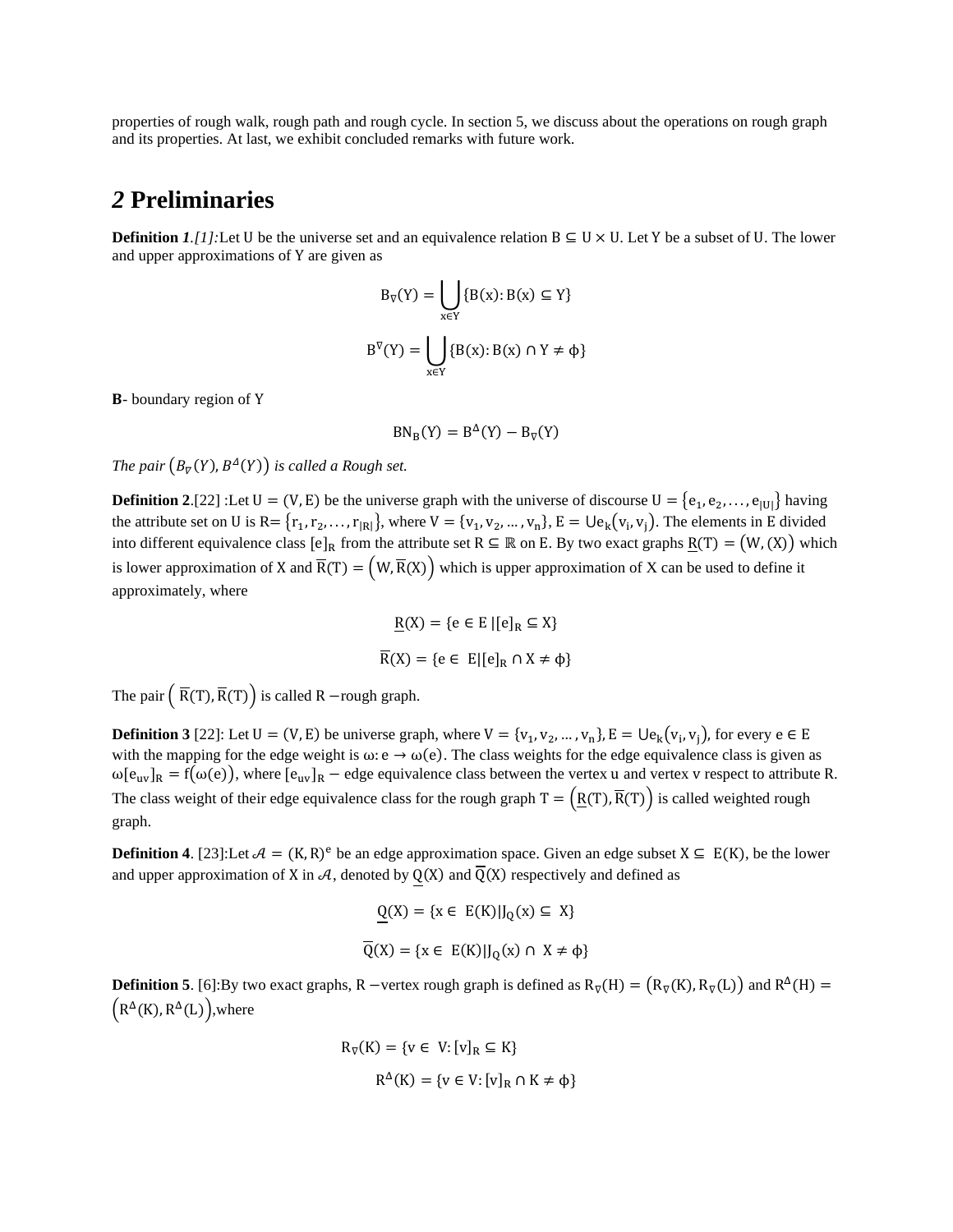$$
R_{\nabla}(L) = \{ (v_i, v_j) \in L : v_i, v_j \in [v]_R \text{ for some } v \in R_{\nabla}(K) \}
$$

$$
R^{4}(L) = \begin{cases} (v_i, v_j) \in E & : v_i \in [v_i]_R \text{ and } [v_i]_R \cap L \neq \emptyset \\ v_i & : [v_i]_R \text{ and } [v_j]_R \cap L \neq \emptyset. \end{cases}
$$

**Definition 6**.[8]:Assume  $\mathbb{M} = (\mathbf{U}, \mathbf{F})$  is an information system and  $\phi \neq \mathbf{G} \subseteq \mathbf{U}$ . The Rough membership function for the set G is

$$
\omega_G^F(f) = \frac{|[f]_G \cap G|}{|[f]_F|} \text{ for some } f \in U
$$

<span id="page-2-0"></span>**Example 1**. Let  $M = (U, F)$  be an information system. Let  $U = \{1,2,3,4,5,6,7,8,9,10,11,12,13,14,15\}$  and  $G =$ {1,2,3,4,5,6,7,8}. Let thirst, hunger, frequent, weight loss, tiredness are conditional attributes and diabetic is the decision attribute. The decision system is given as follows.

| Patients       | Thirst    | Hunger    |             | Frequent Weight Loss Tiredness |           | Diabetic |
|----------------|-----------|-----------|-------------|--------------------------------|-----------|----------|
| $P_1$          | Η         | Η         | $\mathbf L$ | L                              | Η         | Η        |
| P <sub>2</sub> | Η         | Η         | L           | L                              | L         | H        |
| $P_3$          | Η         | Η         | Η           | L                              | Η         | H        |
| $P_4$          | Η         | Η         | $H_{\rm}$   | L                              | L         | H        |
| $P_5$          | Η         | L         | H           | H                              | H         | H        |
| $P_6$          | Η         | Η         | Η           | Η                              | Η         | Η        |
| P <sub>7</sub> | Η         | L         | L           | L                              | L         | H        |
| $P_8$          | Η         | Η         | H           | H                              | H         | H        |
| P <sub>9</sub> | Η         | Η         | L           | L                              | Η         | L        |
| $P_{10}$       | H         | L         | $H_{\rm}$   | L                              | $H_{\rm}$ | L        |
| $P_{11}$       | Η         | Η         | H           | L                              | H         | L        |
| $P_{12}$       | H         | L         | L           | L                              | L         | L        |
| $P_{13}$       | L         | $H_{\rm}$ | L           | $H_{\rm}$                      | Η         | L        |
| $P_{14}$       | L         | L         | L           | H                              | L         | L        |
| $P_{15}$       | $H_{\rm}$ | H         | L           | L                              | H         | L        |

#### **Table 1**:Decision system

The rough membership values are,

$$
\omega_G^F(1) = \frac{|\{1,9,15\} \cap \{1,2,3,4,...,8\}|}{|\{1,9,15\}|} = \frac{1}{3}; \ \omega_G^F(2) = 1
$$

Similarly we can find other membership values.

### **3.Rough Graph and its Properties**

*In this section, we have constructed the rough graph from the information system through the rough membership function.*

*Definition 7.* Let  $\mathfrak{R} = \{V, E, \omega\}$  be a triple consisting of non-empty set  $V = \{v_1, v_2, \ldots, v_n\} = U$ , where U is a  $universe, E = \{e_1, e_2, \ldots, e_m\}$  be an edge set for V and  $\omega$  be a function  $\omega: V \to [0,1]$ . A rough graph is defined as,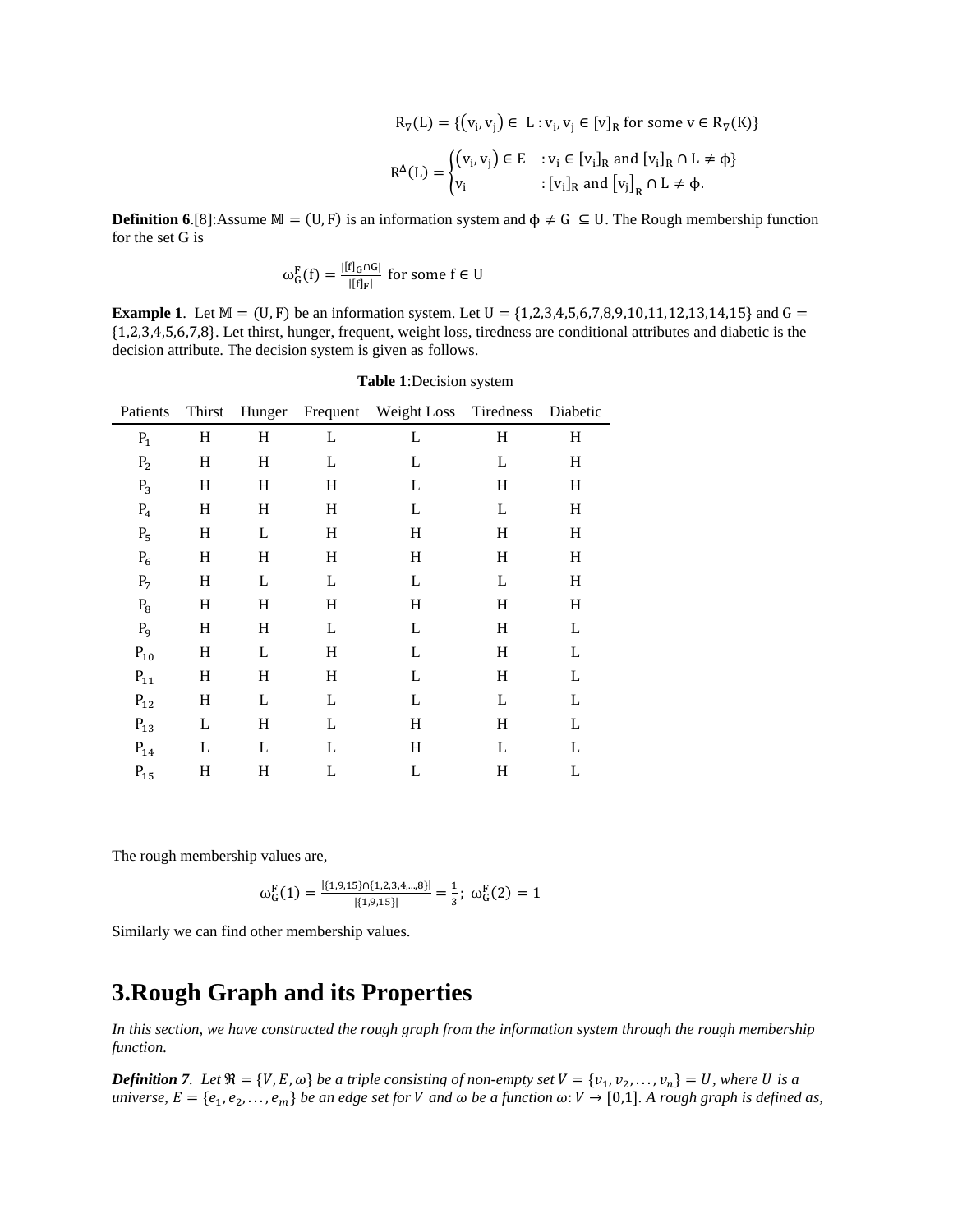$$
\mathfrak{R}(v_i, v_j) = \begin{cases} If \ max(\omega_G^V(v_i), \omega_G^V(v_j)) > 0, & then \ v_i v_j \ exists \\ If \ max(\omega_G^V(v_i), \omega_G^V(v_j)) = 0, & no \ edge. \end{cases}
$$

*Remark 1. Rough graph is always simple and undirected graph.*

*Example 2. From example [Example](#page-2-0) 1; the rough graph is constructed as shown below*



**Figure 1***:Rough graph*

*Definition 8. The degree of a vertex*  $v_i$  *of rough graph*  $\Re$  *is defined as the number of edges incident to that vertex. It is denoted by*  $\Delta_{\Re}$ *.* 

*Example 3. From example 2, the degree of vertex in rough graph will be* 

$$
\Delta_{\mathfrak{R}}(v_1)=14
$$

*Similarly we can find the degree for other vertices.*

*Theorem 1. Rough graph is always a connected and pendant free graph.*

*Proof. In rough graph*  $\forall v_i, \Delta_{\Re}(v_i) > 1$ , *proof follows.*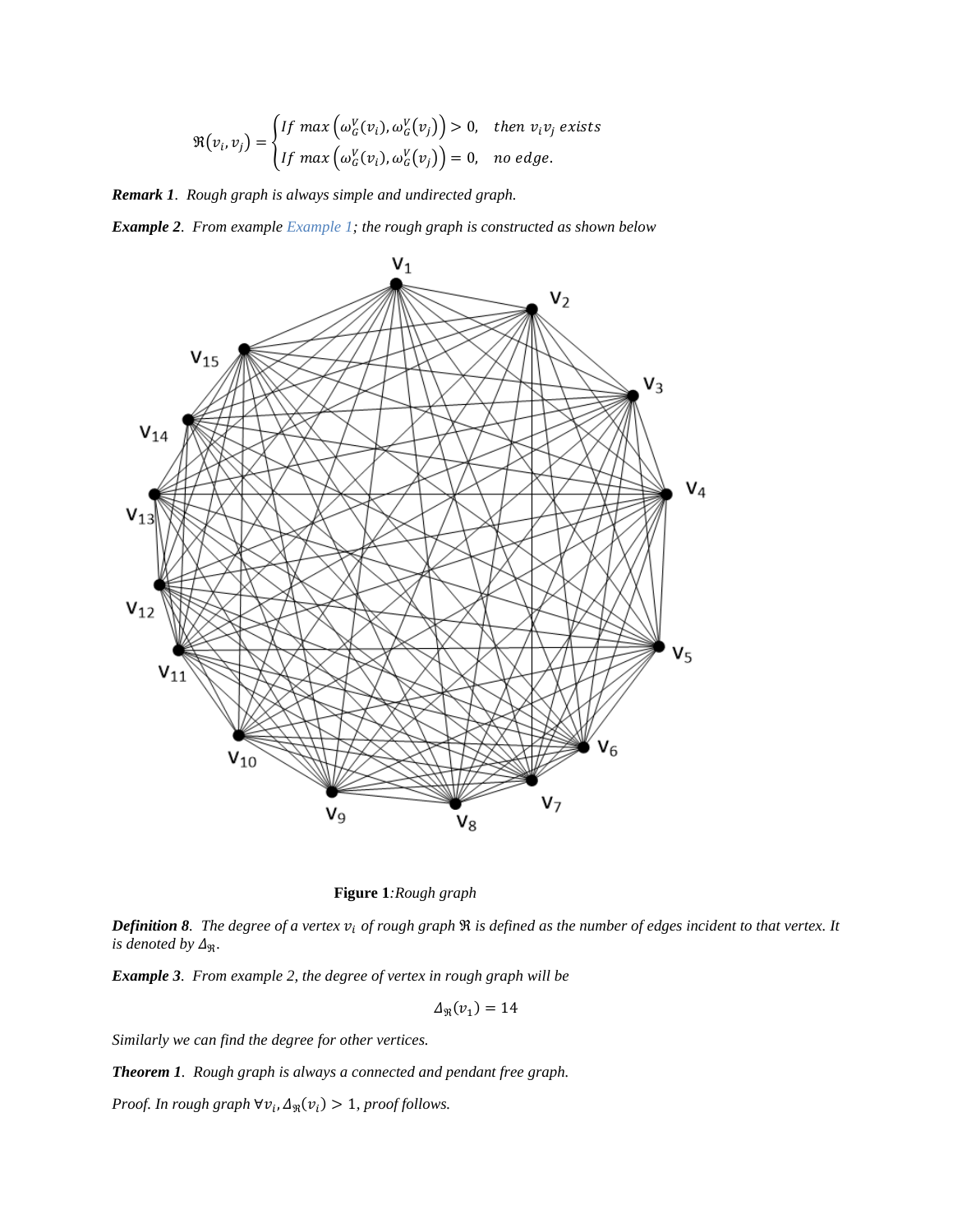#### **Remark 2**.

- 1. Rough graph satisfies hand-shaking lemma.
- 2. In any rough graph, the number of vertices of odd degree is always even.

#### **Definition 9**.

$$
+(v) = \max{\{\Delta_{\mathfrak{R}}(v_i)|v_i \in V(G)\}}
$$

$$
-(v) = \min{\{\Delta_{\mathfrak{R}}(v_i)|v_i \in V(G)\}}
$$

If  $+(v) = -(v)$ , then the graph is said to be regular rough graph.

**Definition 10**. If every vertex of rough graph is adjacent with all other vertices, then it is said to be complete rough graph. The complete rough graph with n vertices is denoted by  $\mathfrak{I}_n$ .

**Example 4**. By using the following information system, the complete rough graph can be constructed.

<span id="page-4-0"></span>

| Subjects       | Assignment    | <b>Test</b> | Internal | Result |
|----------------|---------------|-------------|----------|--------|
| $X_1$          | Not Submitted | Written     | > 80     | Pass   |
| $X_2$          | Submitted     | Not Written | > 80     | Pass   |
| $X_3$          | Submitted     | Written     | >90      | Pass   |
| $X_4$          | Not Submitted | Written     | > 50     | Fail   |
| X <sub>5</sub> | Submitted     | Not Written | >50      | Fail   |
| $X_6$          | Not Submitted | Written     | >90      | Fail   |

 **Table 2**:Information system

The complete rough graph for the table [2](#page-4-0) is represented in figure 2





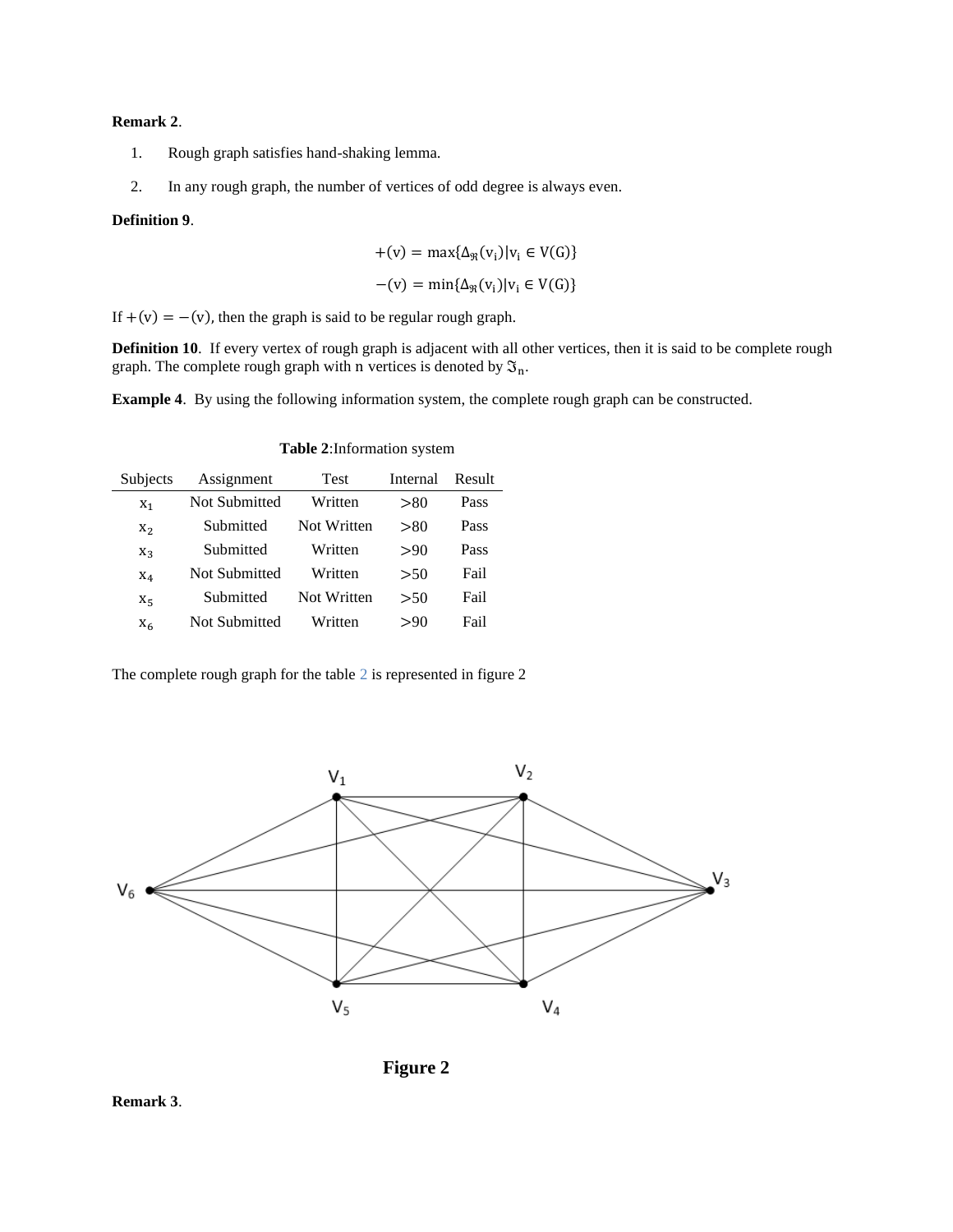- 1. A complete rough graph with n vertices contains  $\frac{n(n-1)}{2}$  edges.
- 2. A complete rough graph is always  $(n 1)$  regular rough graph.

## **4.Rough walk and Rough cycle**

**Definition 11**. An alternating sequence of vertices and edges in a rough graph with  $\omega(v_i) \ge 0.5$ , is said to be rough walk.

<span id="page-5-0"></span>**Example 5**. The decision system is given as,

| <b>Table 3: Decision system</b> |        |         |            |       |  |  |  |
|---------------------------------|--------|---------|------------|-------|--|--|--|
| Section                         | Inside | Outside | Difference | Churn |  |  |  |
| 1                               | Middle | Middle  | Small      | False |  |  |  |
| 2                               | Large  | Large   | Small      | False |  |  |  |
| 3                               | Small  | Small   | Small      | False |  |  |  |
| 4                               | Small  | Small   | Large      | True  |  |  |  |
| 5                               | Middle | Middle  | Small      | True  |  |  |  |
| 6                               | Middle | Small   | Small      | True  |  |  |  |

The rough walk for the above decision table is  $v_1$ ,  $v_2$ ,  $v_4$ ,  $v_5$ ,  $v_2$ ,  $v_6$ ,  $v_3$ 



**Definition 12**. Distinct edges in rough walk, is said to be rough trail and distinct vertices in a rough walk, is said to be rough path. It is denoted by  $\mathfrak{P}_n$ .

**Example 6**. From [Example](#page-5-0) 5; the rough trail and rough path is given as,  $v_1$ ,  $v_2$ ,  $v_4$ ,  $v_5$ ,  $v_3$ ,  $v_5$  is a rough trail.

 $v_1$ ,  $v_3$ ,  $v_6$ ,  $v_4$ ,  $v_5$ ,  $v_2$  is a rough path.

**Definition 13**. A rough cycle is defined as the closed rough walk  $v_1$ ,  $v_2$ , ...,  $v_n = v_1$ , where  $n \ge 3$  and  $v_1, v_2, ..., v_{(n-1)}$  are distinct. It is denoted by  $\mathfrak{C}_n$ .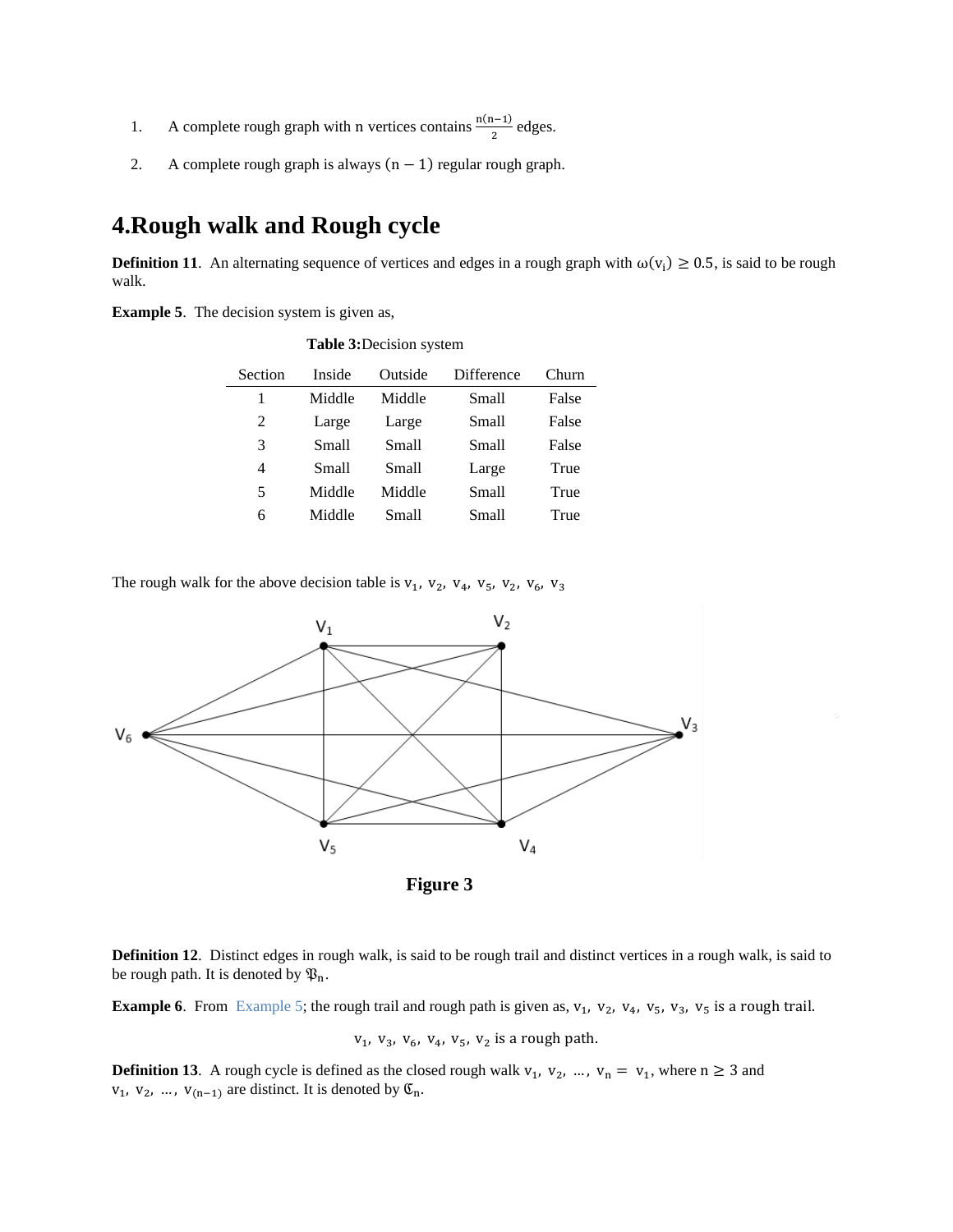**Example 7.** From [Example](#page-5-0) 5 rough cycle is constructed as follows,



**Figure 4**

**Theorem 2.** In a rough graph, any  $v_1 - v_2$  rough walk contains at-least one  $v_1 - v_2$  rough path.

Proof. Since rough walk contains repeated vertices distinct rough paths can be developed in  $v_1 - v_2$ ∴ Any  $v_1 - v_2$  rough walk contains  $v_1 - v_2$  rough path.

# **5 Operations on Rough graph**

**Definition 14**. Let  $\mathcal{R}_1(V_1, E_1)$  and  $\mathcal{R}_2(V_2, E_2)$  be two rough graphs with  $V_1 \cap V_2 = \phi$ . Then rough union of  $\mathcal{R}_1$  and  $\mathfrak{R}_2$  is defined as  $\mathfrak{R}_1 \cup \mathfrak{R}_2 = (V_1 \cup V_2, E_1 \cup E_2)$ , where

$$
V_1 \cup V_2(x) = \begin{cases} \omega_1(x), & \text{if } x \in V_1 \\ \omega_2(x), & \text{if } x \in V_2 \end{cases}
$$

**Definition 15**. Let  $\mathcal{R}_1(V_1, E_1)$  and  $\mathcal{R}_2(V_2, E_2)$  be two rough graphs with  $V_1 \cap V_2 = \phi$ . Then the rough join of  $\mathcal{R}_1$ and  $\mathfrak{R}_2$  is defined as joining all vertices of  $V_1$  to the vertices of  $V_2$ .  $(i.e)$  $\mathfrak{R}_1 \sim \mathfrak{R}_2 = (V_1 \sim V_2, E_1 \sim E_2)$  where,

$$
V_1 \sim V_2(x) = \begin{cases} \omega_1(x), & \text{if } x \in V_1 \\ \omega_2(x), & \text{if } x \in V_2 \end{cases}
$$

**Example 8**. Let  $\mathfrak{R}_1$  and  $\mathfrak{R}_2$  be two rough graphs,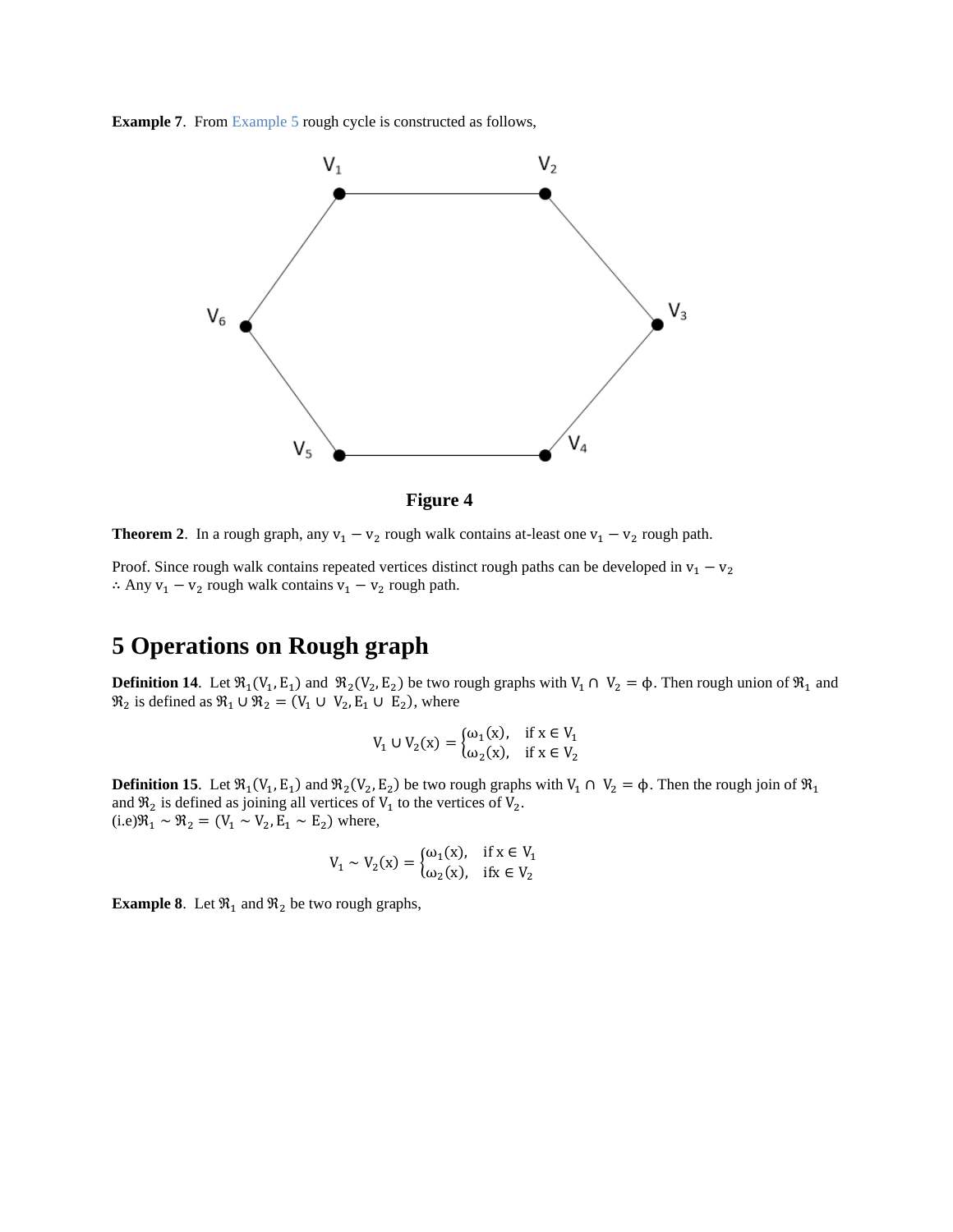

**Figure 5**: $\Re_1$  *and*  $\Re_2$ 

The rough join of  $\mathfrak{R}_1$  and  $\mathfrak{R}_2$  is,



**Figure 6**: $\mathfrak{R}_1 \sim \mathfrak{R}_2$ 

**Definition 16**. Let  $\mathcal{R}_1 = (V_1, E_1)$  and  $\mathcal{R}_2 = (V_2, E_2)$  be two rough graphs with the vertex sets as  $V_1$  and  $V_2$  and their edge sets as  $E_1$  and  $E_2$  respectively. Then the rough cartesian product of two rough graphs  $\Re_1$  and  $\Re_2$  are defined as

$$
V_1 \approx V_2 = \{(u, v) | u \in V_1 \text{ and } v \in V_2\}
$$
  

$$
E_1 \approx E_2 = \{(u, v)(x, y) | \omega(u) = \omega(x), v y \in E_2 \text{ or } ux \in E_1, \omega(v) = \omega(y)\}
$$

with  $(\omega_1 \approx \omega_2)(u, v) = \omega_1(u) \wedge \omega_2(v)$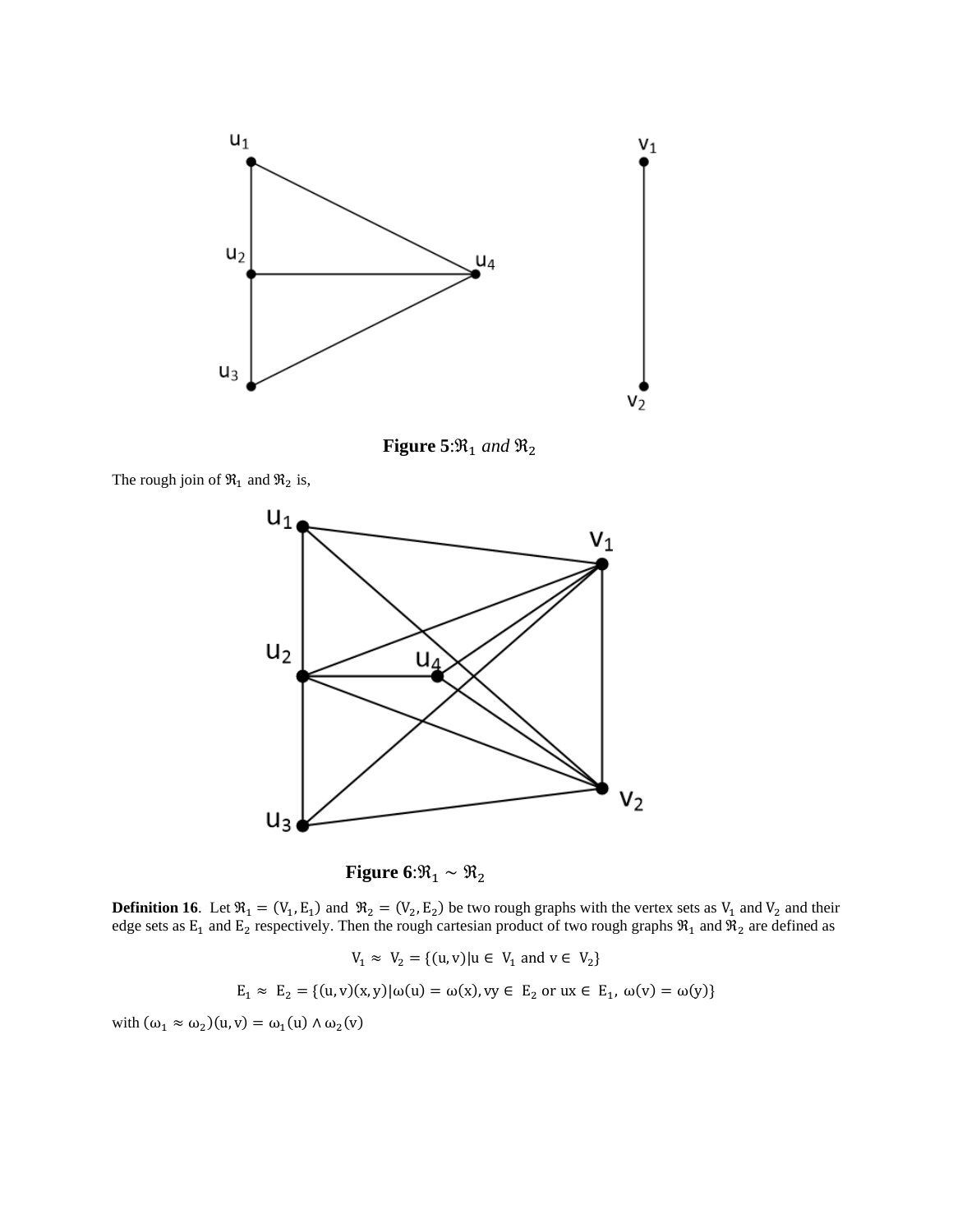<span id="page-8-0"></span>**Example 9.** Let  $\mathfrak{R}_1$  and  $\mathfrak{R}_2$  be two rough graphs are defined below





 $V(H) \approx V(G) = \{(u_1, v_1), (u_1, v_2), (u_2, v_2), (u_2, v_1), (u_3, v_1), (u_3, v_2)\}$ The rough cartesian product of  $\mathfrak{R}_1 \approx \mathfrak{R}_2$  will be



**Figure 8**: $\mathfrak{R}_1 \approx \mathfrak{R}_2$ 

**Definition 17**. The degree of a vertex in a rough cartesian product for rough graphs is defined as the sum of all edges to a vertex  $(u_i, v_i)$  such that

$$
\Delta_{\Re_1 \approx \Re_2} = \omega(u_i) \wedge \omega(v_i) \wedge \omega(v_j), \text{if } u_i = u_j, v_i = v_j
$$

**Example 10**. By [Example](#page-8-0) 9, we can find the degree of a vertex for the rough cartesian product is

$$
\Delta(u_1, v_1) = 0.5 + 0.5 = 1
$$

Simillary we can find for the other vertices.

**Definition 18**. The grid rough graph is defined as the rough cartesian product of two rough paths. It is denoted by  $\mathfrak{G}_{m \times n}$ .

**Theorem 3**. The rough cartesian product of two rough path is a grid rough graph.

Proof. The rough cartesian product on two rough graphs is defined as

$$
V_1 \approx V_2 = \{(u, v) | u \in V_1 \text{ and } v \in V_2\}
$$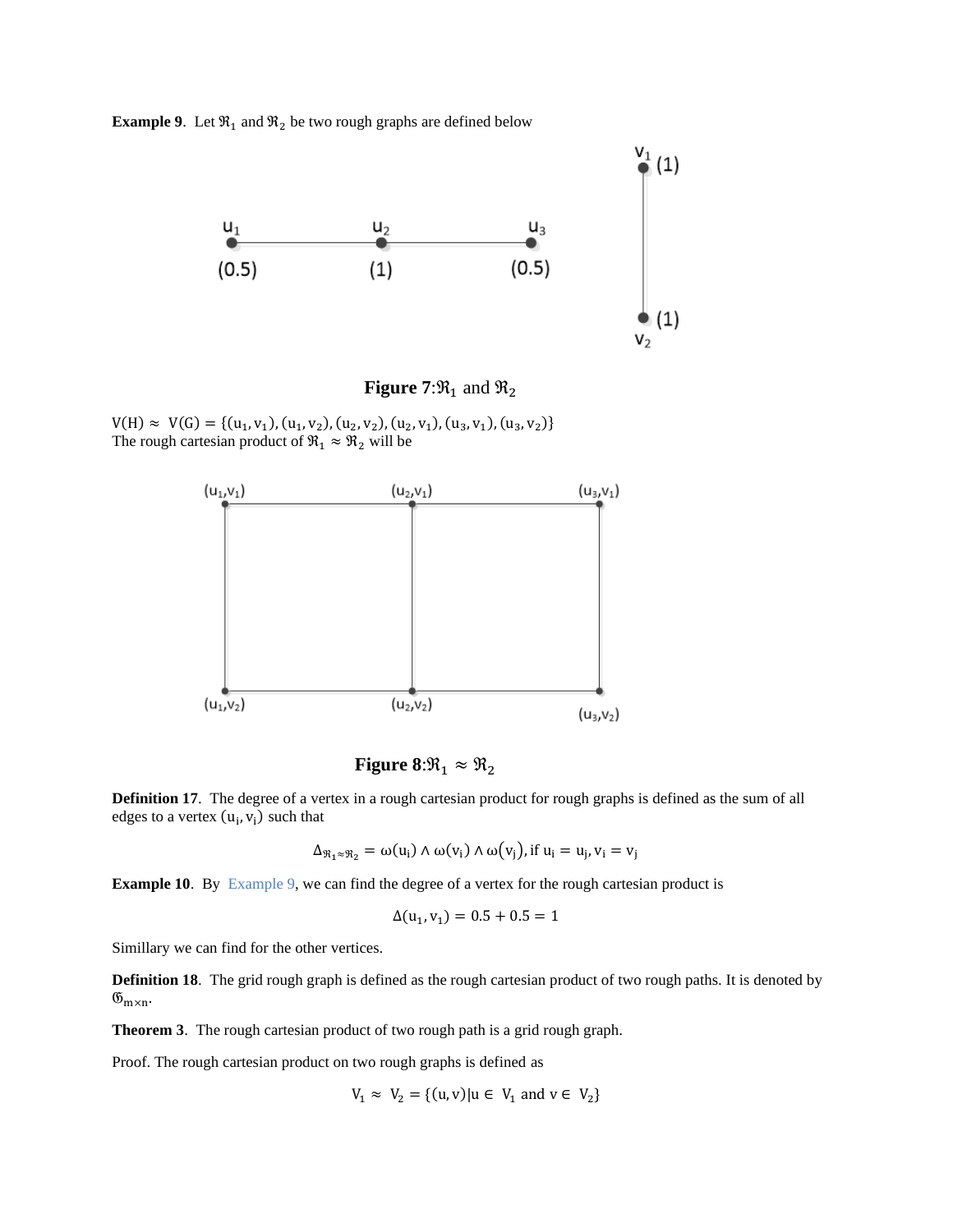$$
E_1 \approx E_2 = \{(u, v)(x, y) | \omega(u) = \omega(x), vy \in E_2 \text{ or } ux \in E_1, \omega(v) = \omega(y)\}
$$

Since by the rough path, the membership values between two vertices will be  $\geq 0.5$ . Case  $1: m = n$ 

Then

$$
V(\mathfrak{R}_1) \approx V(\mathfrak{R}_2) = \{(u_1, v_1), (u_1, v_2), \dots, (u_1, v_n), (u_2, v_1), (u_2, v_2), \dots, (u_2, v_n), \dots, (u_n, v_1), (u_n, v_2), \dots, (u_n, v_n)\}
$$

$$
E(\mathfrak{R}_1) \approx E(\mathfrak{R}_2) = \left\{ \left\{ (u_j, v_i), (u_j, v_{i+1}) \right\} \cup \left\{ (u_i, v_j)(u_{i+1}, v_j) \right\} \right\} \quad , 1 \le i \le n-1, j = 1, 2, 3 \dots
$$

By using  $V(\mathfrak{R}_1) \approx V(\mathfrak{R}_2)$  and  $E(\mathfrak{R}_1) \approx E(\mathfrak{R}_2)$ , the resulting graph will be  $n \times n$ -grid rough graph. Case  $2: m \neq n$ 

The number of vertices for the rough cartesian product will be,

$$
V(\mathfrak{R}_1) \approx V(\mathfrak{R}_2) = \{(u_1, v_1), \dots, (u_1, v_n), \dots, (u_n, v_1), \dots, (u_n, v_n)\}
$$

$$
E(\mathfrak{R}_1) \approx E(\mathfrak{R}_2) = \{\{(u_m v_i)(u_m v_{i+1})\} \cup \{(u_i v_n)(u_{i+1} v_n)\}\}
$$

By using  $V(\mathfrak{R}_1) \approx V(\mathfrak{R}_2)$  and  $E(\mathfrak{R}_1) \approx E(\mathfrak{R}_2)$ , the resulting graph will be m  $\times$  n-grid rough graph.

#### **Example 11**.

$$
V(\mathfrak{P}_4) \approx V(\mathfrak{P}_3) = \begin{cases} (u_1, v_1), (u_1, v_2), (u_1, v_3), (u_2, v_1), (u_2, v_2), (u_2, v_3), (u_3, v_1), (u_3, v_2), (u_4, v_3), (u_4, v_2), (u_4, v_3), (u_4, v_4) \end{cases}
$$





**Definition 19**. The ladder rough graph is defined as the rough cartesian product of rough path and the complete rough graph  $\mathfrak{I}_2$ . It is denoted by  $\mathfrak{L}_m$ .

**Theorem 4**. For the rough cartesian product of  $\mathfrak{I}_2$  and  $\mathfrak{P}_n$ ,  $n \ge 2$ , the resulting graph will be rough ladder graph.

Proof. By the definition of rough cartesian product, the vertex set of  $\mathfrak{I}_2$  and  $\mathfrak{P}_n$  will be  $V(\mathfrak{I}_2) \approx V(\mathfrak{P}_n) =$  $\{(u_1, v_1), \dots (u_1, v_n), (u_2, v_1), \dots, (u_2, v_n)\}\$ 

The number of elements in the vertex set  $V(G) \approx V(H)$  will be 2 × n. The edges between  $\mathfrak{I}_2 \approx \mathfrak{P}_n$  will be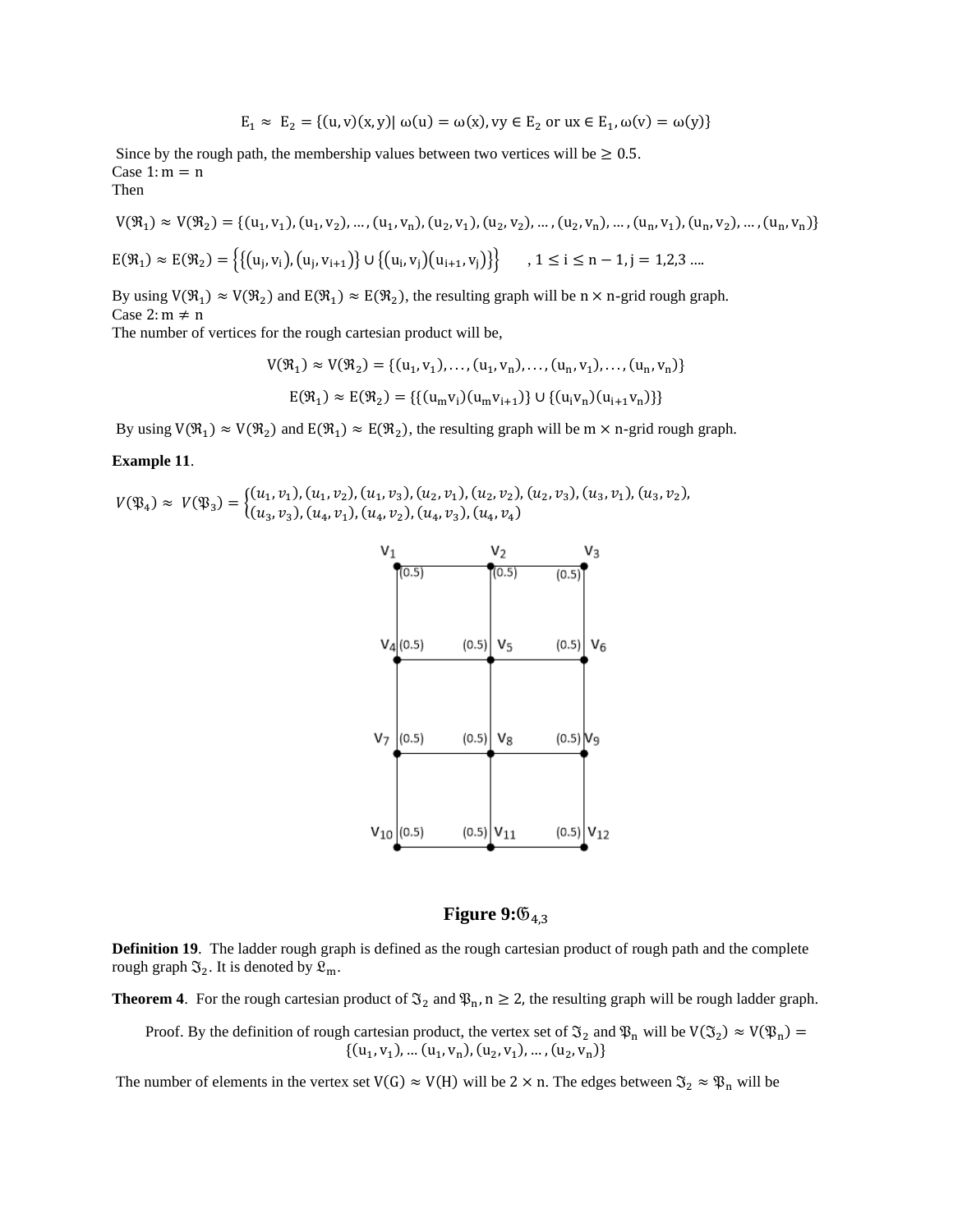$E(\mathfrak{F}_2) \approx E(\mathfrak{P}_n) = \{(u_1, v_1)(u_2, v_1) \cup (u_1, v_1)(u_1, v_{1+1}) \cup (u_2, v_1)(u_2, v_{1+1})\}$  j = 1,2; i = 1,2. n Then the ladder rough graph  $(L_{(n-1)})$  is obtained from the vertex set and the edge set.

**Example 12.** The  $\mathfrak{I}_2$  and  $\mathfrak{P}_5$  is given as [5.10]



Figure  $10:\!\mathfrak{I}_2$  and  $\mathfrak{P}_5$ 

 $V(\mathfrak{J}_2) \approx V(\mathfrak{P}_5)$ 

 $=\left\{\n \begin{array}{l}\n ((u_1, v_1), (u_1, v_2), (u_1, v_3), (u_2, v_1), (u_2, v_1), (u_2, v_2), (u_2, v_3), (u_3, v_1), (u_3, v_2),\n \end{array}\n \right\}$  $(u_3, v_3), (u_4, v_1), (u_4, v_2), (u_4, v_3))$ 



**Figure 11:** $\mathfrak{L}_4$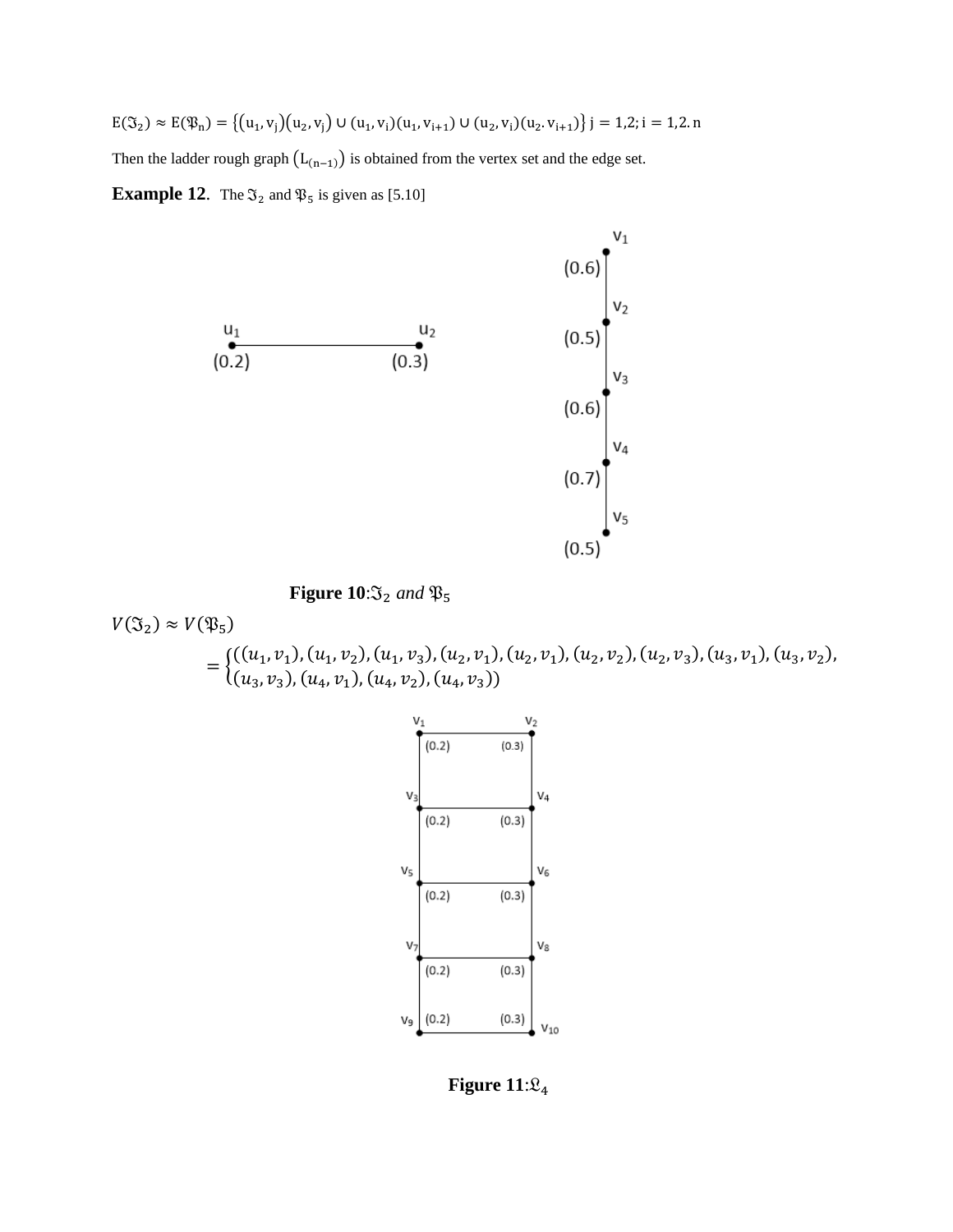### **6 Conclusion**

In this paper we have proposed the constructional technique of Rough graph with the help of rough membership function. Also extensive properties of rough graph are briefly discussed in this paper. In our future work we planned to propose the properties of rough metric dimension for the purpose of attribute reduction.

## **Reference**

- 1. Skowron Andrzej and Cecylia Rauszer. The discernibility matrices and functions in information systems. Intelligent Decision Support, Springer Netherlands, pages 331–362, 1992
- 2. John Adrian Bondy and U. S. R. Murty. Graph Theory with Applications. 1977.
- 3. Atef. Mohammed et al. Comparison of six types of rough approximations based on jneighborhood space and j-adhesion neighborhood space. Journal of Intelligent Fuzzy Systems, no. 3, IOS Press, pages 4515–4531, 2020.
- 4. El Atik. Abd El Fattah. et al. Rough approximation models via graphs based on neighborhood systems. Granular Computing, no. 4, Springer Science and Business Media LLC, pages 1025– 1035, 2020.
- 5. Kozae. Abdel Monam et al. More results on rough sets via neighborhoods of graphs with finite path. Journal of Physics: Conference Series, no. 1, IOP Publishing, 2021
- 6. Mathew. Bibin et al. Vertex rough graphs. Complex Intelligent Systems,, no. 2, Springer Science and Business Media LLC, pages 347–353, 2020.
- 7. Ognjenovic.Visnja et al. The representation of indiscernibility relation by graph. , IEEE 9th International Symposium on Intelligent Systems and Informatics, 2011.
- 8. Peters J.F et al. Towards rough neural computing based on rough membership functions: Theory and application. Rough Sets and Current Trends in Computing, Springer Berlin Heidelberg, pages 611–618, 2001.
- 9. Zhao. Yan et al. Data analysis based on discernibility and indiscernibility. Information Sciences, no. 22, Elsevier BV, pages 4959–4976, 2007.
- 10. Wang Jue and Ju Wang. Reduction algorithms based on discernibility matrix: The ordered attributes method. Journal of Computer Science and Technology, no. 6, Springer Science and Business Media LLC,, 6:489–504, 2001.
- 11. Lan S. Xiangzhi. Rough set model with double universe of discourse. IEEE International Conference on Information Reuse and Integration, pages 492–495, 2007.
- 12. Sarwar Musavarah. Decision-making approaches based on color spectrum and d-topsis method under rough environment. Computational and Applied Mathematics, no. 4, Springer Science and Business Media LLC, 2020.
- 13. Z. Pawlak. Rough set theory and its applications to data analysis. Cybernetics and Systems. no. 7. Informa UK Limited, pages 661–688, 1998.
- 14. Lech Polkowski. Rough set theory: An introduction. Rough Sets, Physica-Verlag HD, pages 3–92.
- 15. Pattaraintakorn Puntip and Nick Cercone. Integrating rough set theory and medical applications. Applied Mathematics Letters, no. 4, Elsevier BV, pages 400–403, 2008.
- 16. Silvia Rissino and Germano Lambert-Torres. Rough set theory- fundamental concepts, principals, data extraction. Data Mining and Knowledge Discovery in Real Life Applications, I-Tech Education and Publishing, 2009.